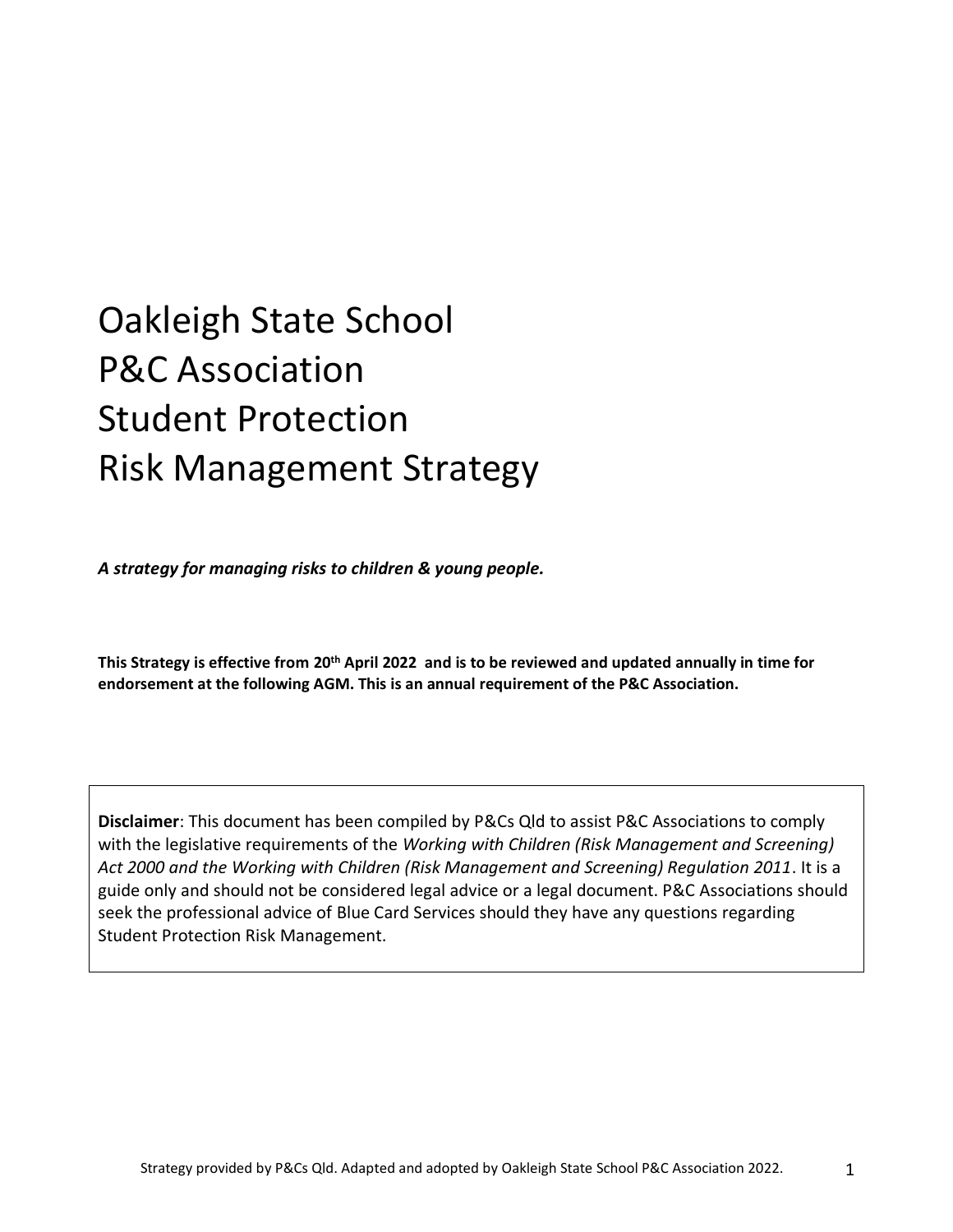### **Oakleigh State School Parents and Citizens Association Student Protection Risk Management Strategy 2022**

#### **Purpose**

This Student Protection Risk Management Strategy is developed to enable the P&C Association to comply with the legislative requirements specified in the *Working with Children (Risk Management and Screening) Act 2000 and the Working with Children (Risk Management and Screening) Regulation 2011* for the protection of children and young people from harm and the risk of harm.

#### **Policy**

#### **Statement of Commitment**

Oakleigh State School P&C Association is committed to the safety and wellbeing of the students in the care of Oakleigh State School and requires volunteers and P&C employees to model and encourage behaviour that upholds the dignity and safety of students. The P&C Association supports the Department of Educations (the Department) Child and Student Protection Policy and Student Protection Procedure:

[Department of Education Child and Student Protection Policy](https://ppr.qed.qld.gov.au/pp/child-and-student-protection-policy) Department of Education [Student Protection Procedure](https://education.qld.gov.au/parents-and-carers/school-information/life-at-school/student-protection)

All Volunteers and P&C employees must:

- Not cause harm to students in the care of the school
- Actively seek to prevent harm to a student in the care of the school
- Report suspected student harm in accordance with their accountabilities.
- Inform themselves about the content of this strategy.

#### **Principles**

In keeping with principles outlined in the Department's Student Protection Procedure the P&C Association asserts that the safety, wellbeing and best interests of children are paramount and all children have a right to protection from harm.

**Harm** includes any detrimental effect of a significant nature on a student's physical, psychological or emotional wellbeing.

Harm can be caused by amongst other things:

- o Physical abuse
- o Psychological or emotional abuse
- o Neglect
- o Sexual abuse, exploitation or sexual assault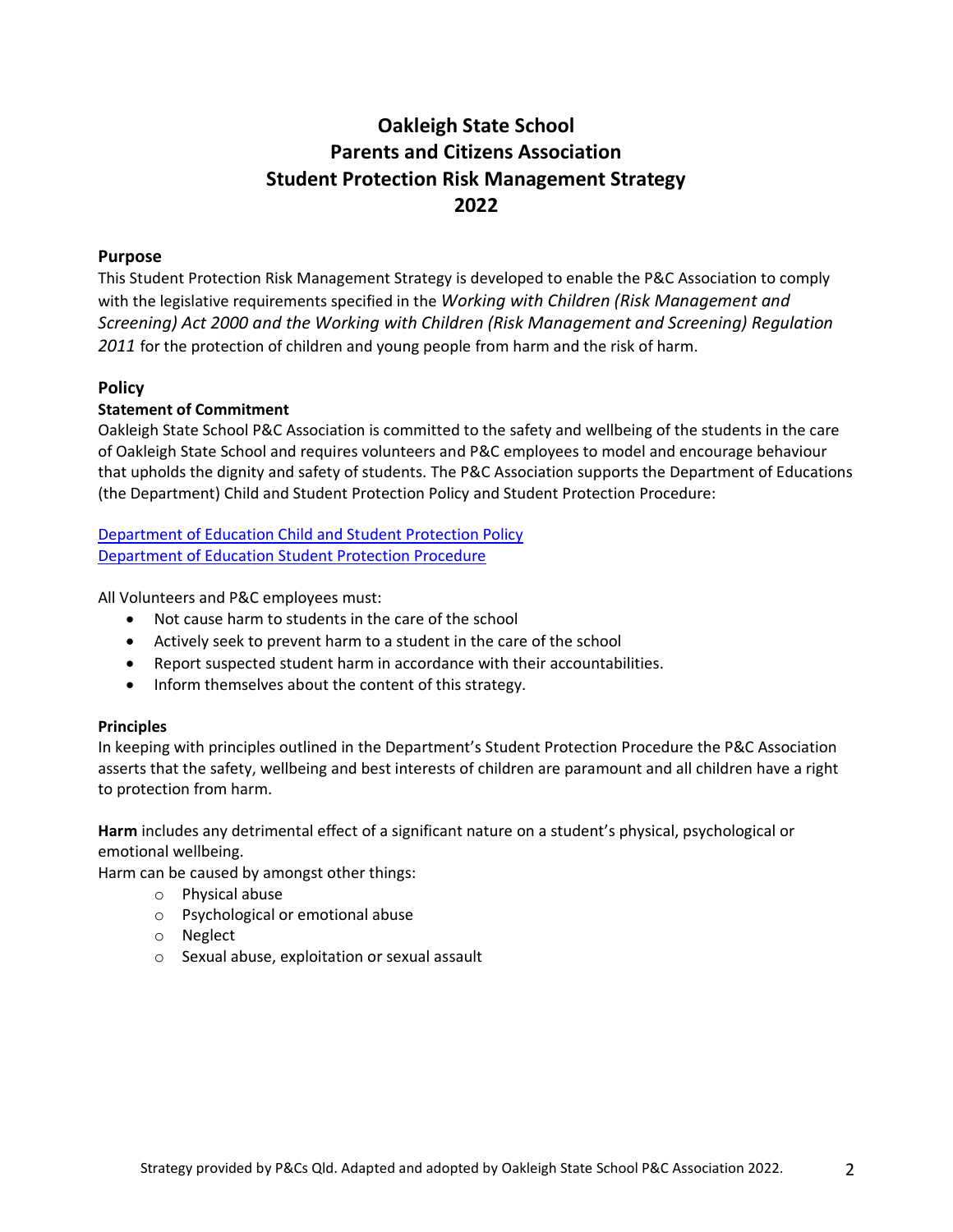#### **Categories of Harm**

For the purpose of this policy, harm to students is considered as being categorised as:

- Harm caused by a school employee or P&C employee
- Harm caused by another student
- Harm caused by a person not employed by the Department or the P&C Association including family members, strangers, parent helpers, volunteers, school visitors or unknown
- Self harm

#### **Student Protection**

- All volunteers and P&C employees receive some form of student protection training, as determined by the principal
- The safety, wellbeing and best interests of the student are paramount \*
- Every student has a right to protection from harm\*
- Volunteers and P&C employees must ensure that their behaviour towards and relationships with students is of the highest professional standards.
- Failure by a volunteer or P&C employee to act in accordance with the requirements of this policy will constitute a breach and the principal will advise on appropriate action to be taken.

\* Sections 5A & 5B *Child Protection Act 1999*

#### **Accountabilities**

All volunteers and P&C employees:

- Are not expected to be experts in the area of harm and should err on the side of caution in terms of reporting their suspicions, to enable those who are experts to investigate further.
- Who have any suspicion that a student is being harmed or is at risk of harm **MUST** report their concerns to the Qld Police Service and the Principal\*.
- OSHC staff are to report their concerns to the Qld Police Service, the Principal and the OSHC Coordinator who will:
	- $\circ$  Complete the appropriate documentation in accordance with OSHC Policies and Procedures for the licensee (P&C President or Vice President (OSHC) to report to the Department of Children, Youth Justice and Multicultural Affairs (Child Safety).
- MUST report suspected sexual offending against a child by another adult to the Qld Police Service and the Principal#
- Are **NOT** to investigate any aspect of a suspicion of harm or risk of harm.
- Actively seek to prevent harm to a student in the care of the school including protecting students from the risk of another adult committing sexual offences against a student#.
- Must apply for and be successful in obtaining a positive suitability notice from Blue Card Services if they are required to do so by law.
- Must immediately notify the principal in writing if they are charged with or convicted of an offence.
- Must undertake training in student protection procedures as determined appropriate by the principal.

*\* If you suspect the principal is responsible for causing harm to a student report this to the Qld Police Service and the Regional Director at the local Regional Office of the Department of Education.*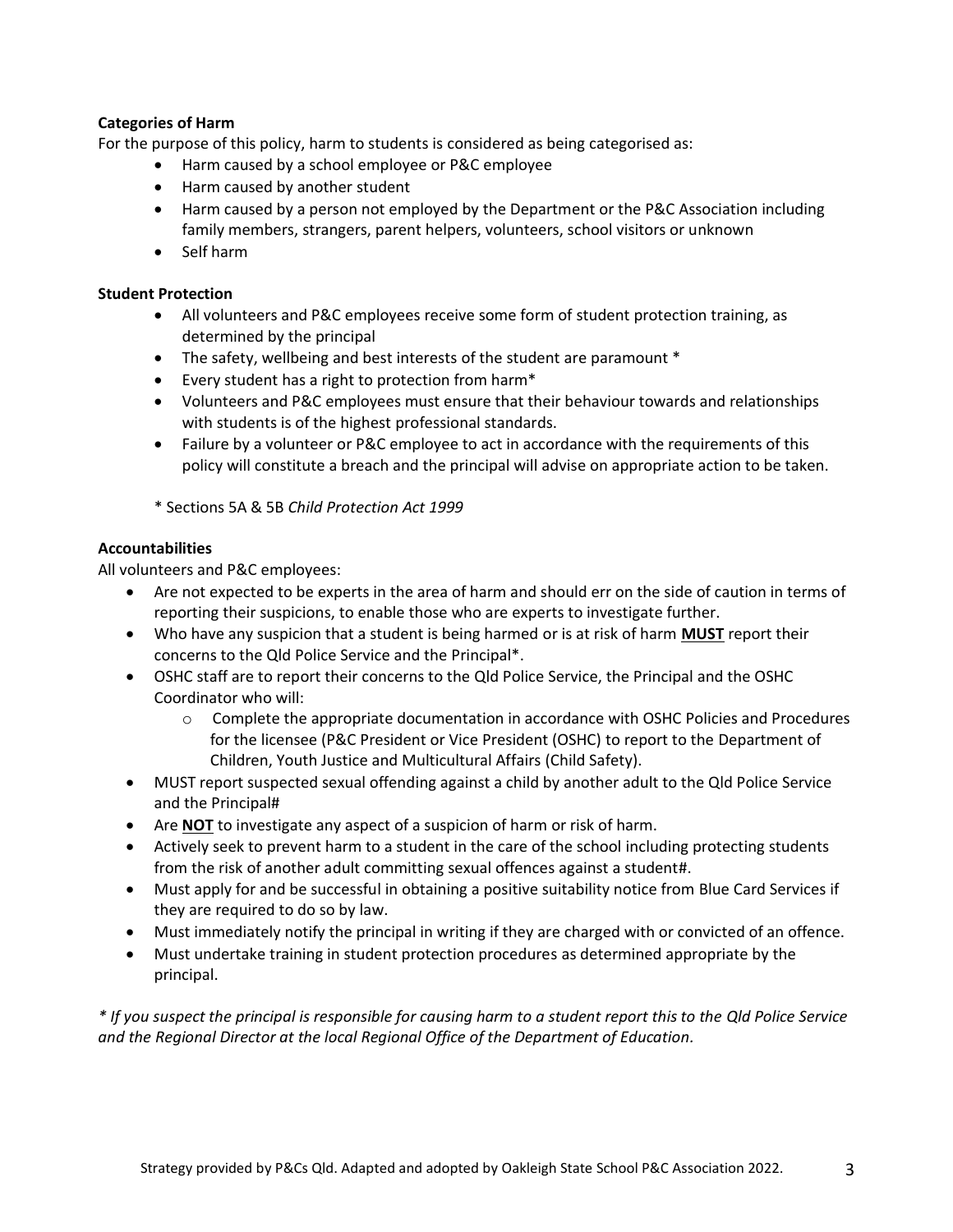*# Changes to the Criminal Code in Qld, which took effect from 5 July 2021, mean all adults must report sexual offending against children to the police unless they have a reasonable excuse AND adults in an institutional setting (e.g. a school, church or sporting club) must protect children from the risk of a sexual offence being committed against them.*

#### **Code of Conduct**

A Code of Conduct provides direction and guidance on responsibilities and the expected standards of behaviour while undertaking activities that reflect on the school and the P&C Association. The code places an obligation on all of us to take responsibility for our own actions.

A Code of Conduct for volunteers and P&C employees includes:

- Compliance with the P&C Code of Conduct
- Personal privacy is of paramount importance. Information gathered or obtained as a result of the role as a volunteer or P&C employee MUST be considered confidential and is only to be passed on to the relevant school authority.
- Treating all people with Dignity, Courtesy, Honesty and Fairness at all times.
- Constructive criticism is healthy while personal attacks are destructive and to be avoided.
- Discrimination on racial, ethnic, or religious grounds is FORBIDDEN, as is any form of sexual discrimination and / or harassment.

*The Standards of Behaviour Fact Sheet is provided under templates for distribution* 

#### **Procedures**

#### **Recruitment**

A volunteer, who is not a parent of a child of the school or exempt, MUST have a Blue Card before they start volunteering regardless of how often they come into contact with students.

Executive Committee members of a P&C Association that operate an Outside School Hours Care facility MUST have a Business Blue Card, or proof of a submitted application for a Blue Card.

Paid employees must have a blue card before they commence employment with the P&C.

All written advertisements for volunteer or paid employment will include information regarding Blue Card requirements.

A current Blue Card is an essential requirement for any applicant who is successful in applying for any paid position.

#### **Training**

Volunteers and P&C employees access some form of training as determined by the principal, to meet the legislative requirements of Blue Card Services.

For example:

- School based Student Protection training through workshops and seminars provided by the Principal
- Display Student Protection Fact Sheet in P&C areas of operation and also with the Volunteer Register or refer to the location where the Student Protection Fact sheet is displayed.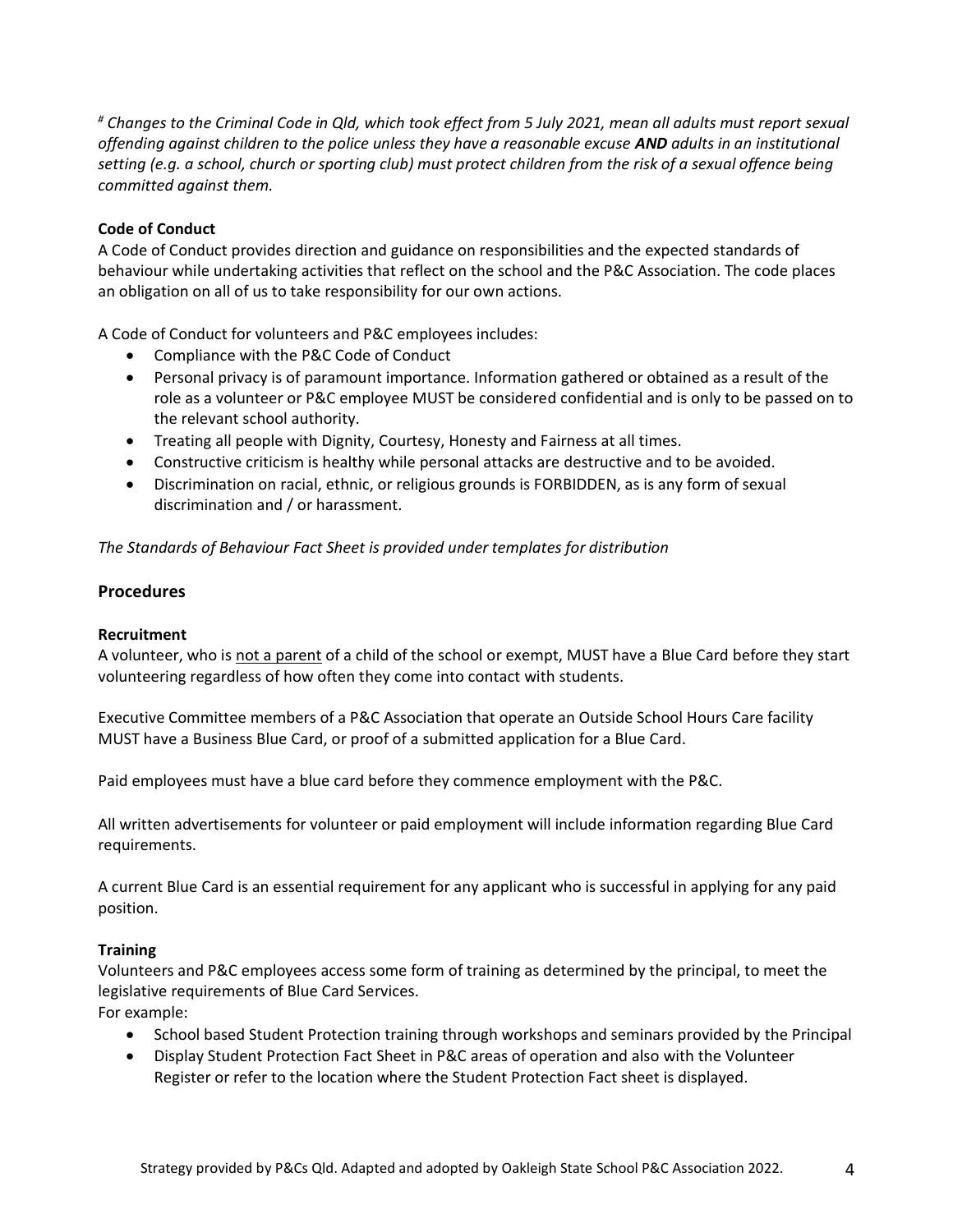#### **Management**

The following procedures are to be followed to ensure compliance with the legislation:

- Blue Card Services must be notified if the person in the role of President (the contact person for the Association) changes – this can be via organisation portal or the form available on Blue Card Services website.
- Volunteers should apply for their Blue Card online then provide the card details to the P&C executive to have the card linked to the P&C Association via the organisation portal.
- Volunteers and P&C employees who already have a Blue Card must provide the card details to the P&C executive to have the card linked to the P&C via the organisation portal.
- Maintain a Blue Card Register for volunteers and P&C employees
- Blue Card Register maintained by the authorised officer, determined by the principal, within the school to guarantee confidentiality of private information.
- Maintain a Volunteer Register at every site and activity at which volunteers are working.
- The Volunteer Register MUST indicate if the volunteer has a blue card or not (see templates)
- Volunteer Register to be checked regularly against the Blue Card Register. (On a term basis as a minimum requirement) by a designated person in liaison with the authorised officer
- The designated person checking the Volunteer Register MUST inform the principal / P&C President of those volunteers or P&C employees who are non compliant.
- Currency of the Blue Card for volunteers who are required to have a Blue Card is a condition of their unpaid employment.
- Non current volunteers will be contacted by the principal / P&C President and advised of the risk management procedures and advise them that they need to amend the situation before they can continue in their current capacity
- Currency of the Blue Card for P&C employees is a condition of employment and is to be monitored by the P&C President.
- A Student Protection Activity Risk Management Plan (see template) should be completed for each activity in order to identify the potential risks and put appropriate strategies in place to minimize the risks.
- A Training Register is maintained by an authorised person, as determined by the principal, and lists the volunteers and P&C employees who have achieved the minimum requirements of Student Protection training.
- The annual checklist (see template) is to be completed to ensure that procedures continue to be followed.
- Suspected breaches of this Student Protection Risk Management Strategy MUST be reported to the principal/P&C president.

#### **Offences and Penalties**

P&C Associations MUST ensure that a Student Protection Risk Management Strategy is implemented, reviewed annually and updated as necessary to ensure compliance.

There is a range of penalties for breaches of the *Working with Children (Risk Management and Screening) Act 2000*.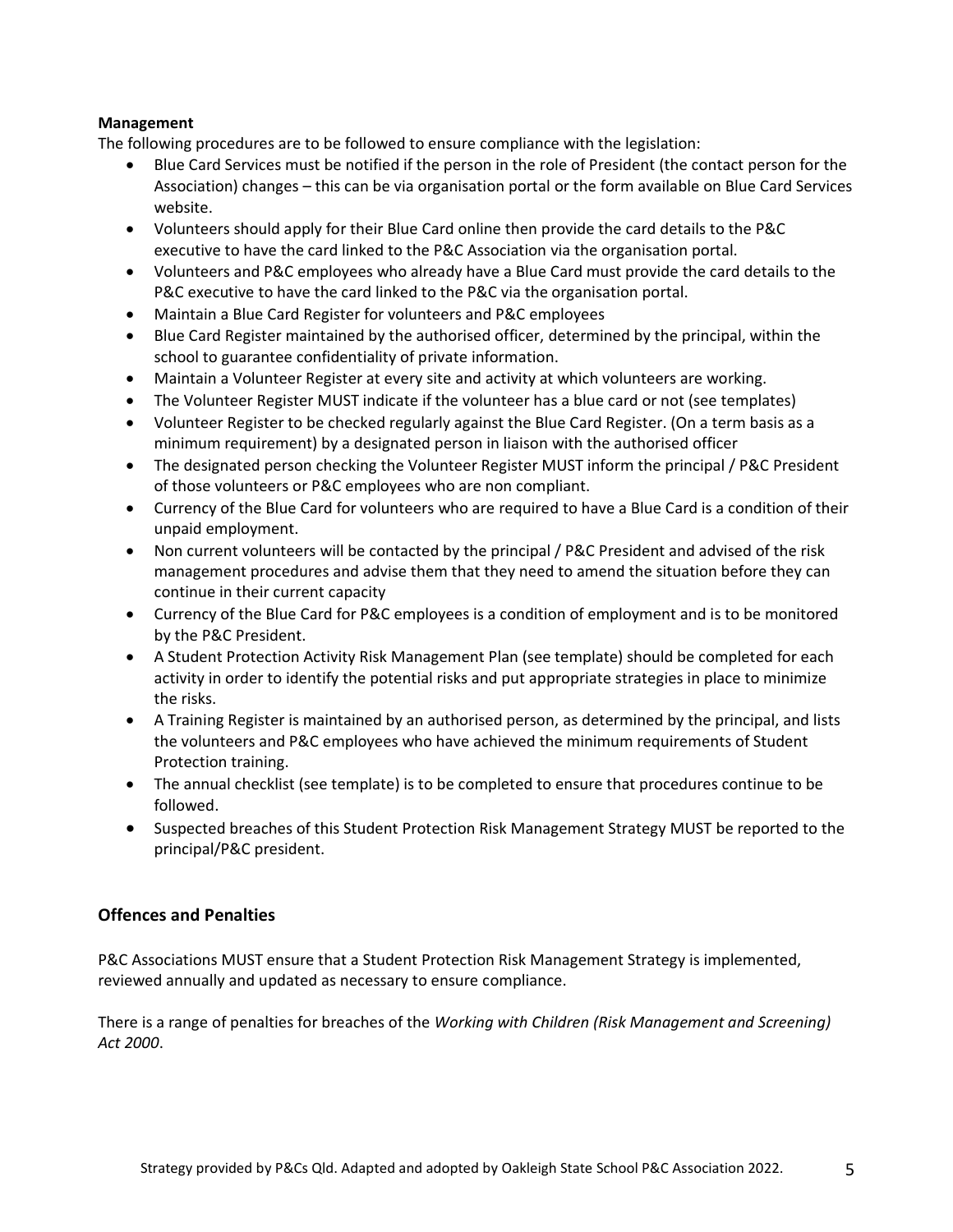#### **Blue Cards**

#### **Volunteers**

Volunteers need a blue card if their usual function includes or is likely to include:

- providing services at a school that are directed mainly towards children; or
- conducting activities at a school that mainly involve children.

Volunteers do not need a blue card if they are:

- a ["registered teacher";](http://www.ccypcg.qld.gov.au/employment/bluecard/definitions.html#teacher) or
- a volunteer parent of a child attending the school;
- a guest of a school o[r "recognised body":](http://www.ccypcg.qld.gov.au/employment/bluecard/definitions.html#recognisedBody)
	- o for the purpose of observing, supplying information or entertainment to 10 or more people, and
	- $\circ$  the activity is for 10 days or less on no more than two occasions per year, and
	- $\circ$  the person is unlikely to be physically present with a child without another adult being present, or
- performing the function of employment at a national or state event organised by a school or ["recognised](http://www.ccypcg.qld.gov.au/employment/bluecard/definitions.html#recognisedBody)  [body"](http://www.ccypcg.qld.gov.au/employment/bluecard/definitions.html#recognisedBody) (operating at a state or national level):
	- o for a sporting, cultural or skill based activity, and
		- o the event is attended by more than 100 people, and
		- o the work is for 10 days or less on no more than two occasions per year; and
		- $\circ$  the person is unlikely to be physically present without another adult being present.
- a child under 18 years of age volunteering (except ["trainee students"](http://www.ccypcg.qld.gov.au/employment/bluecard/definitions.html#student) undertaking a course of study with an ["education provider"](http://www.ccypcg.qld.gov.au/employment/bluecard/definitions.html#edProvider))

Executive Committee members of a P&C Association operating an Outside School Hours Care facility must have Business Blue Cards whether they are a parent of a child at the school or not.

#### **Paid employees**

Paid employees must have a blue card before they commence employment with the P&C.

More information on Blue cards can be found at <http://www.bluecard.qld.gov.au/index.html>

#### **Student Protection Activity Risk Management Plan**

The Student Protection Activity Risk Management Plan records details of the risks identified for the life of the activity, their grading in terms of likelihood of occurring and seriousness of impact on the activity, initial plans for mitigating each high level risk and subsequent results. (See Template).

All Student Protection Activity Risk Management Plans need to be filed together for reference and referral when necessary. This process needs to be completed as a provision of conducting activities that involve students. Risks identified at a high level MUST be reported to the principal before the activity is approved.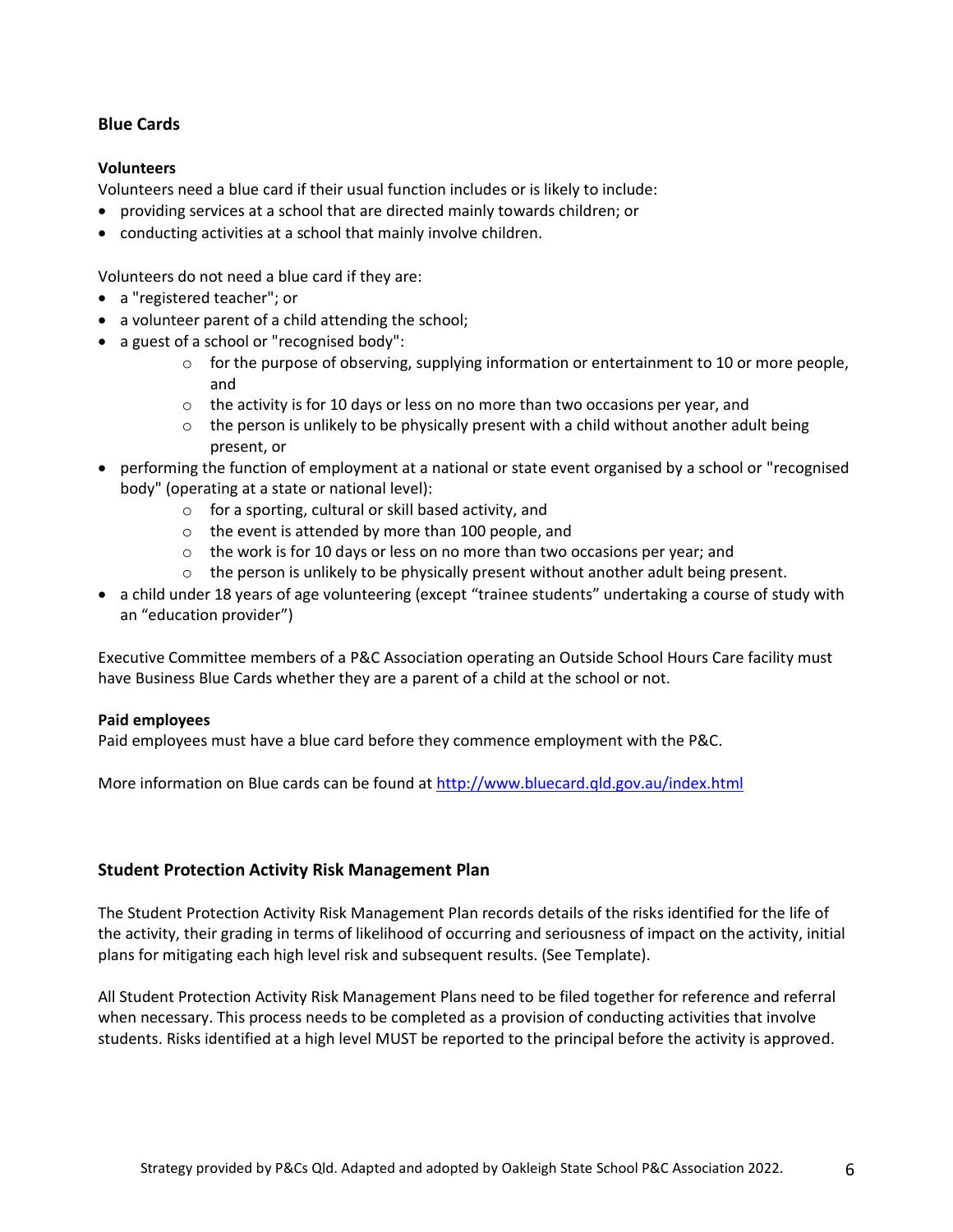#### **Definitions**

Terminology used in this strategy is as defined in the Department's Student Protection Procedure:

[Department of Education Student Protection Procedure](https://education.qld.gov.au/parents-and-carers/school-information/life-at-school/student-protection)

In addition:

- A **P&C employee** is any person employed by the Parents and Citizens Association (P&C) on a temporary, casual, permanent or contract basis.
- A **Volunteer** is any person who is engaged for a specific purpose in an unpaid capacity.
- A **Blue Card** is issued by Blue Card Services once it has carried out the Working with Children Check to see if a person is eligible. If a person is eligible, they are issued a positive notice and a blue card.
- A **Working with Children Check** is a detailed national check of a person's criminal history, including any charges or convictions. Also considered is:
	- Disciplinary information held by certain professional organisations for teachers, child care providers, foster carers, nurses, midwives and certain health practitioners, and
	- Police investigation information into allegations of serious child-related sexual offences, even if no charges were laid because the child was unwilling or unable to proceed.

#### **Source of information**

- o Child Protection Act 1999: <https://www.legislation.qld.gov.au/view/html/inforce/current/act-1999-010>
- o Working with Children (Risk Management and Screening) Act 2000: <https://www.legislation.qld.gov.au/view/html/inforce/current/act-2000-060>
- o Working with Children (Risk Management and Screening) Regulation 2020: <https://www.legislation.qld.gov.au/view/html/inforce/current/sl-2020-0131>
- o Department of Education Student Protection Procedure:
- o <https://ppr.qed.qld.gov.au/pp/child-and-student-protection-policy>
- o Department of Education Code of school behaviour: <https://education.qld.gov.au/initiatives-and-strategies/behaviour>
- o Education (General Provisions) Act 2006: <https://www.legislation.qld.gov.au/view/html/inforce/current/act-2006-039>
- o Anti Discrimination Act 1991: <https://www.legislation.qld.gov.au/view/html/inforce/current/act-1991-085>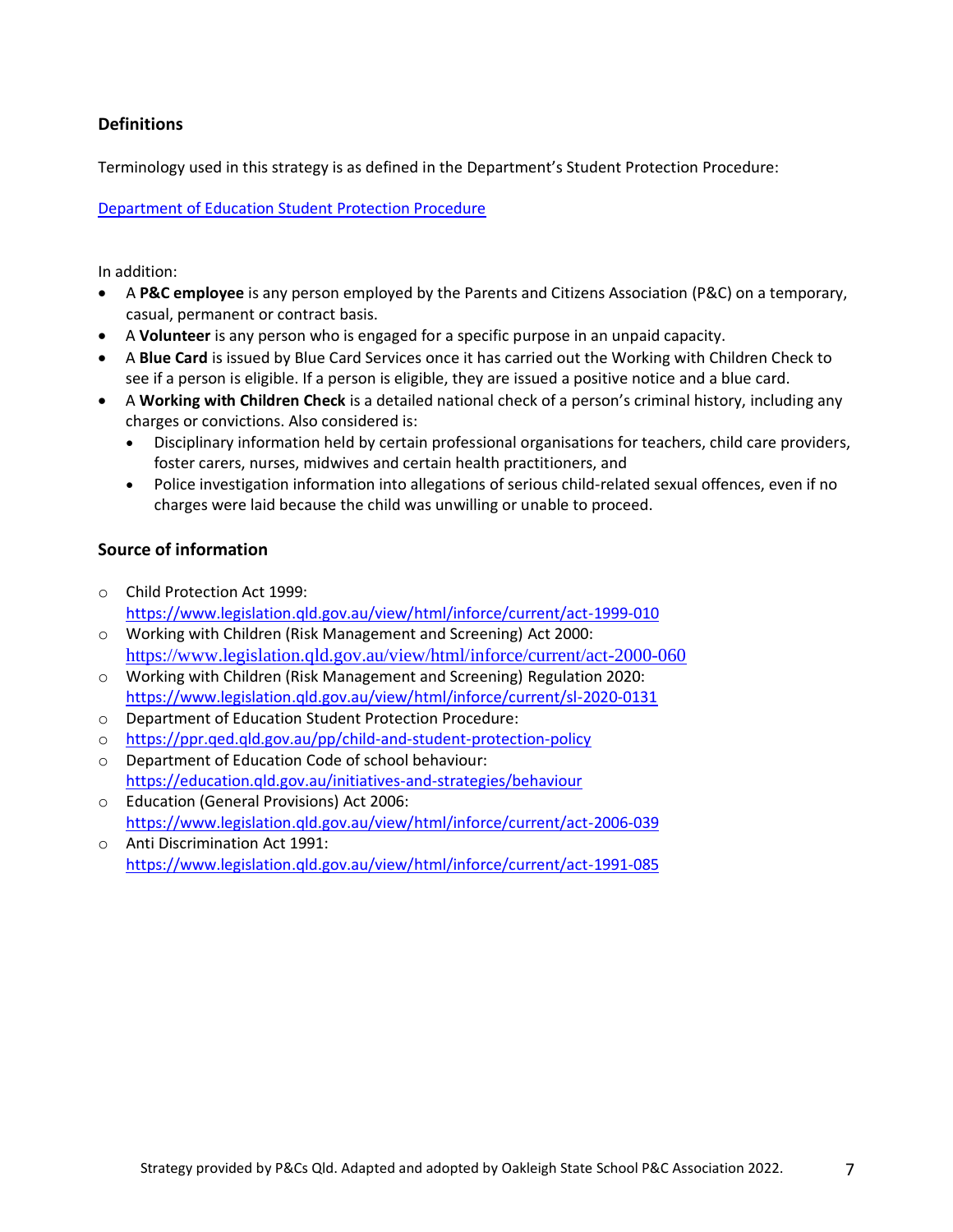# Reporting of Harm Templates

*These are for the P&C Association to use to assist in the processes and procedures as outlined in this model Strategy. They can be utilised as the P&C Association need to be able to ensure the implementation and management of the provisions, as outlined, are met.*

- **P&C Association Student Protection Annual Checklist**
- **Standards of Behaviour Fact sheet**
- **Blue Card Register**
- **Volunteer Register**
- **Student Protection Activity Risk Management Plan**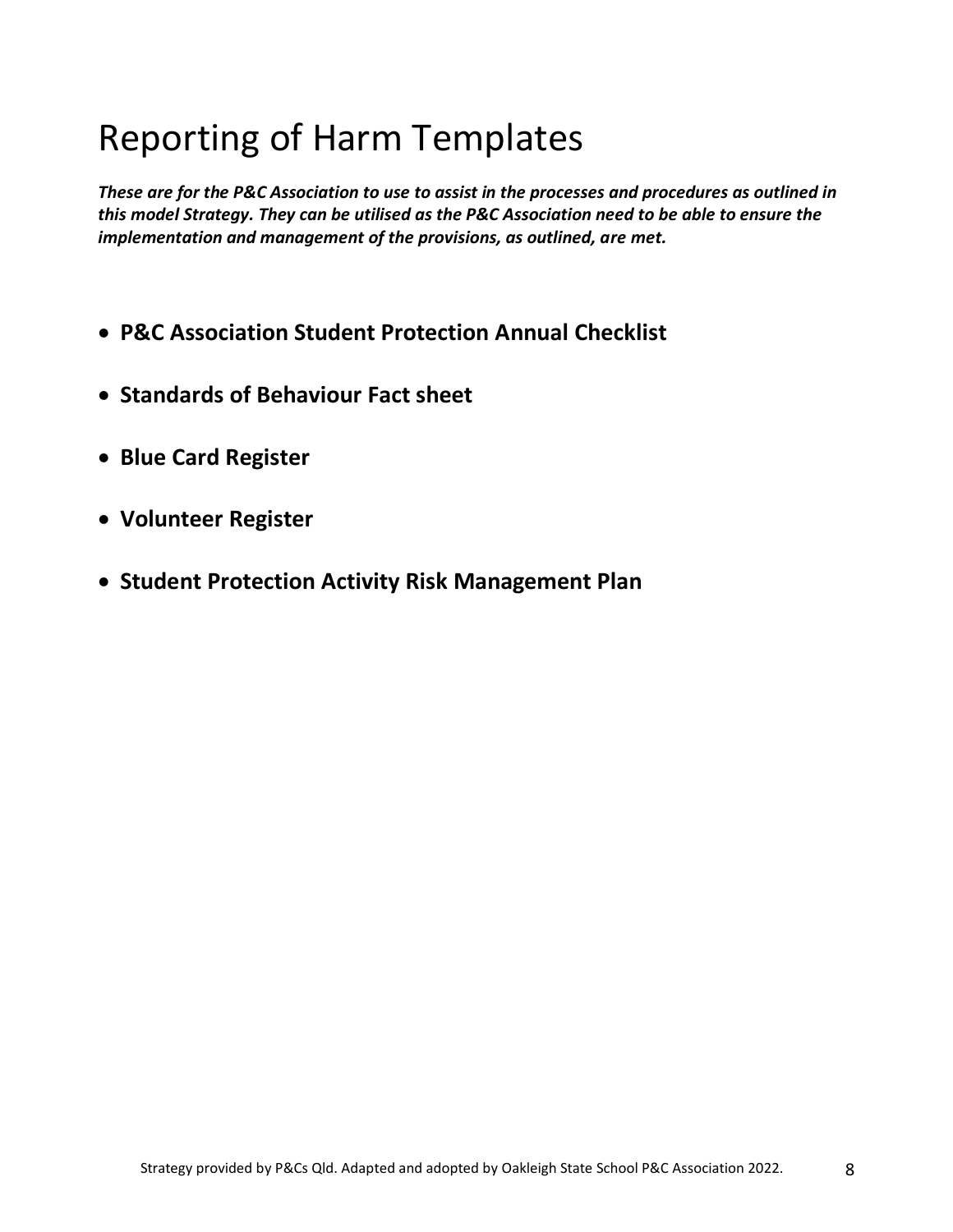# **Example State School P&C Association Student Protection Risk Management Annual Checklist**

#### Year 2022

|    | <b>Currency of Blue Cards</b>                                                                                                                            |                                |  |  |  |  |  |  |
|----|----------------------------------------------------------------------------------------------------------------------------------------------------------|--------------------------------|--|--|--|--|--|--|
| 1. | Volunteers / P&C employees are entered into the Blue Card<br>Register?                                                                                   | $\Upsilon$ Yes / $\Upsilon$ No |  |  |  |  |  |  |
| 2. | All cards are current?                                                                                                                                   | $\Upsilon$ Yes / $\Upsilon$ No |  |  |  |  |  |  |
| 3. | Any volunteers / P&C employees with cards that are not current are<br>not currently working/volunteering, and have completed new<br>applications online? | $\Upsilon$ Yes / $\Upsilon$ No |  |  |  |  |  |  |
| 4. | Any persons with a negative or suspended notice are not currently<br>employed                                                                            | $\Upsilon$ Yes / $\Upsilon$ No |  |  |  |  |  |  |

#### **Risk Management**

| 1. Annual review of strategy has been completed?                                                            | $\Upsilon$ Yes / $\Upsilon$ No |
|-------------------------------------------------------------------------------------------------------------|--------------------------------|
| 2. Training accessible to volunteers and P&C employees?                                                     | $\Upsilon$ Yes / $\Upsilon$ No |
| 3. Activities for the year have been evaluated for risks to students?                                       | $\Upsilon$ Yes / $\Upsilon$ No |
| 4. Updated Risk Management Policy approved at P&C AGM?                                                      | $\Upsilon$ Yes / $\Upsilon$ No |
| Risk Management Strategy and information is easily accessible to all<br>5.<br>volunteers and P&C employees? | $\Upsilon$ Yes / $\Upsilon$ No |

**\* This checklist needs to be completed and presented with the updated Student Protection Risk Management Strategy for adoption at the P&C Association's AGM. A copy of this checklist is to be provided to the Principal.**

P&C President's Signature: \_\_\_\_\_\_\_\_\_\_\_\_\_\_\_\_\_\_\_\_\_\_\_\_\_\_\_\_\_ Date: \_\_\_\_\_\_\_\_\_\_\_\_\_\_\_\_\_\_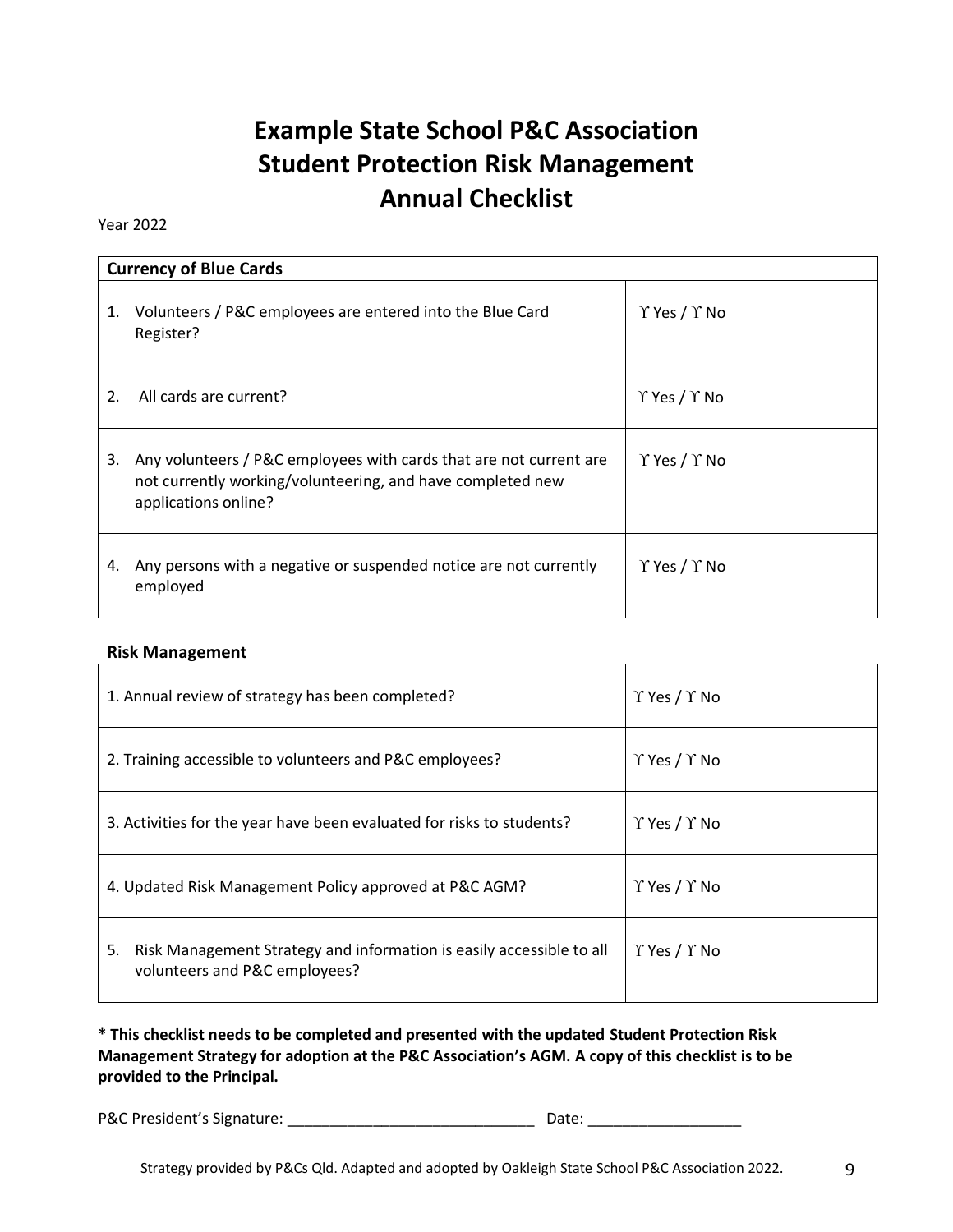## **Standards of Behaviour Fact sheet**

The following tables include, but are not limited to, the specific *standards of behaviour* in relation to working closely with students in any situation:

| Language  |                        |                                                                                                                                                                                                                                                                                                                                                                                                                                                                                                                              |
|-----------|------------------------|------------------------------------------------------------------------------------------------------------------------------------------------------------------------------------------------------------------------------------------------------------------------------------------------------------------------------------------------------------------------------------------------------------------------------------------------------------------------------------------------------------------------------|
| <b>Do</b> | $\bullet$<br>$\bullet$ | Communicate, both verbally and non verbally, in a way which models and demonstrates<br>respect for the rights, interests and wellbeing of all students<br>Use appropriate language taking into consideration age, developmental stage, emotional or<br>psychological state, special needs, language background, religion or disabilities<br>Ensure both verbal and non verbal communication are non abusive or bullying<br>When possible, frame communication from the positive perspective in interactions with<br>students |
| Don't     | $\bullet$<br>$\bullet$ | Become involved in inappropriate conversations of a sexual nature<br>Make sexually suggestive comments<br>Use language that could be offensive to another<br>Personally correspond (including email and/or mobile phone) with a child or young person<br>in respect of personal or sexual feelings for students                                                                                                                                                                                                              |

| <b>Relationships with Students</b>                                                                                             |                                                                                                                                                                                                                                                                      |  |  |  |  |  |  |  |  |
|--------------------------------------------------------------------------------------------------------------------------------|----------------------------------------------------------------------------------------------------------------------------------------------------------------------------------------------------------------------------------------------------------------------|--|--|--|--|--|--|--|--|
| <b>Do</b><br>Behave in a way, which models and demonstrates respect for the rights, interests and<br>wellbeing of all students |                                                                                                                                                                                                                                                                      |  |  |  |  |  |  |  |  |
| $\bullet$                                                                                                                      | Dress appropriately while working with children and young people, in a way that models<br>respect for the students                                                                                                                                                   |  |  |  |  |  |  |  |  |
| Don't<br>٠<br>$\bullet$<br>٠<br>٠                                                                                              | Spend inappropriate time with a student<br>Inappropriately give gifts to a student<br>Show special favours to a student<br>Expose student to sexual behaviour of others including displays of pornography<br>Persuade a student that a 'special' relationship exists |  |  |  |  |  |  |  |  |

|       | <b>Physical contact</b>                                                    |                                                                                                                     |  |  |  |  |  |  |  |
|-------|----------------------------------------------------------------------------|---------------------------------------------------------------------------------------------------------------------|--|--|--|--|--|--|--|
| Do    | Respect the personal space of student and limit physical contact generally |                                                                                                                     |  |  |  |  |  |  |  |
|       | $\bullet$                                                                  | Limit hugging when initiated by the student by changing from a frontal hug to arm around<br>the shoulder of student |  |  |  |  |  |  |  |
|       | $\bullet$                                                                  | Limit hugging when initiated by the student by sitting on the floor with child next to you                          |  |  |  |  |  |  |  |
| Don't | $\bullet$                                                                  | Hit, kick, slap or push a student                                                                                   |  |  |  |  |  |  |  |
|       |                                                                            | Allow student to sit on your lap                                                                                    |  |  |  |  |  |  |  |
|       | $\bullet$                                                                  | Touch parts of a student's body usually covered by a swimming costume                                               |  |  |  |  |  |  |  |
|       | ٠                                                                          | Change nappies or engage in toileting practises                                                                     |  |  |  |  |  |  |  |
|       |                                                                            |                                                                                                                     |  |  |  |  |  |  |  |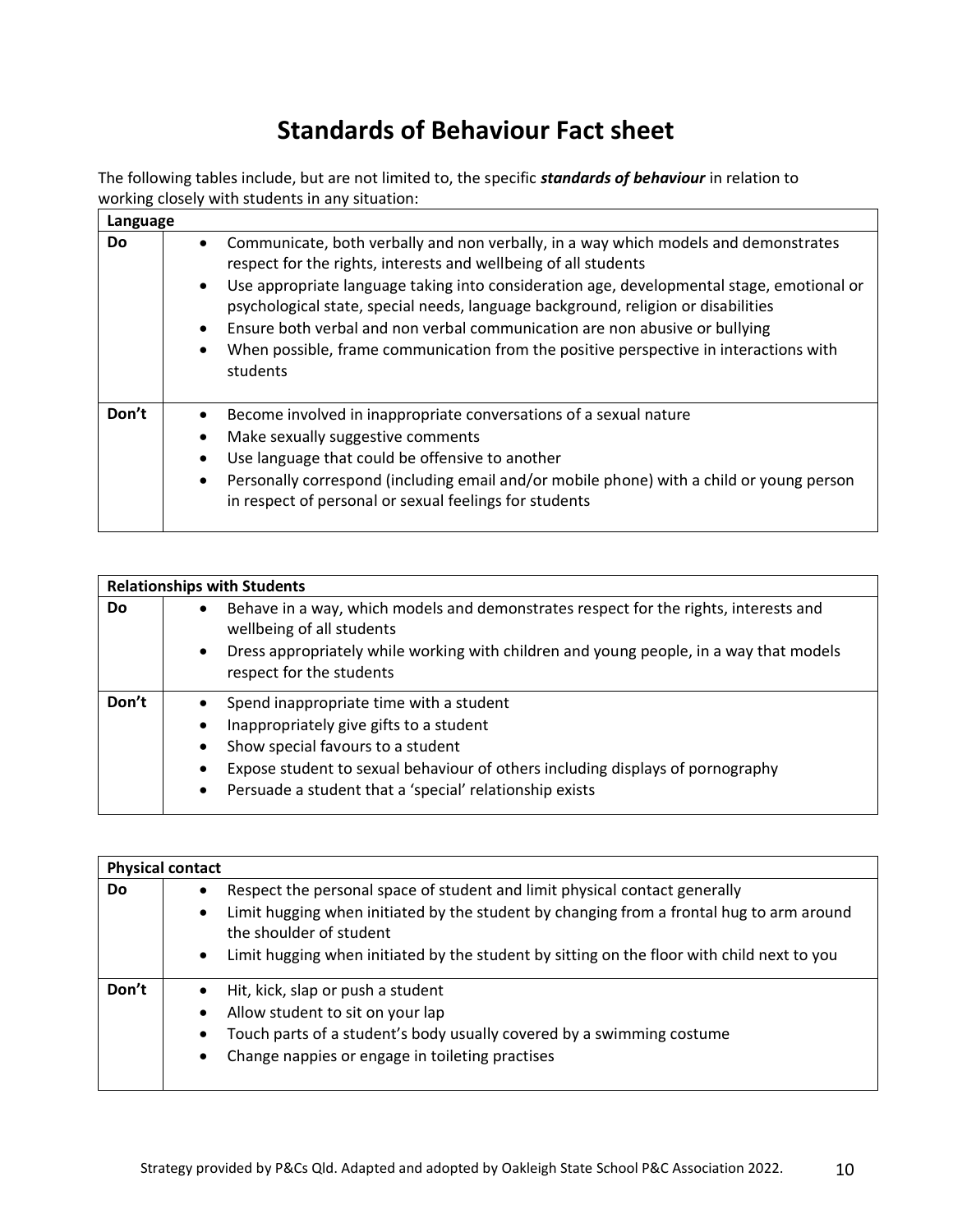### **Oakleigh State School P&C Association Blue Card Register**

#### **Working with Children Check through Blue Card Services**

- Register is to be regularly updated and made available to the Principal (through the designated person managing Blue Card applications for the whole school).
- All details are private and confidential and MUST be stored safely within the school.
- Ensure a copy of the positive notice or a declined notice is attached with the register.
- All volunteers and P&C employees need to ensure they renew their blue card and update details with the designated person managing Blue Card applications.

| Name of Employee / Volunteer | <b>Blue Card Details</b> |                       |                              |                     |                                            |                         |                        |                                       |                                  |                                              |
|------------------------------|--------------------------|-----------------------|------------------------------|---------------------|--------------------------------------------|-------------------------|------------------------|---------------------------------------|----------------------------------|----------------------------------------------|
| <b>Last Name</b>             | <b>First Name</b>        | <b>Middle</b><br>Name | Employee<br>Volunteer<br>E/V | Application<br>date | Date additional<br>information<br>supplied | Date of<br><b>Birth</b> | Registration<br>number | Date card<br>suspended<br>/ cancelled | <b>Expiry</b><br>Date<br>of card | <b>Signature of</b><br>authorised<br>officer |
|                              |                          |                       |                              |                     |                                            |                         |                        |                                       |                                  |                                              |
|                              |                          |                       |                              |                     |                                            |                         |                        |                                       |                                  |                                              |
|                              |                          |                       |                              |                     |                                            |                         |                        |                                       |                                  |                                              |
|                              |                          |                       |                              |                     |                                            |                         |                        |                                       |                                  |                                              |
|                              |                          |                       |                              |                     |                                            |                         |                        |                                       |                                  |                                              |
|                              |                          |                       |                              |                     |                                            |                         |                        |                                       |                                  |                                              |
|                              |                          |                       |                              |                     |                                            |                         |                        |                                       |                                  |                                              |
|                              |                          |                       |                              |                     |                                            |                         |                        |                                       |                                  |                                              |
|                              |                          |                       |                              |                     |                                            |                         |                        |                                       |                                  |                                              |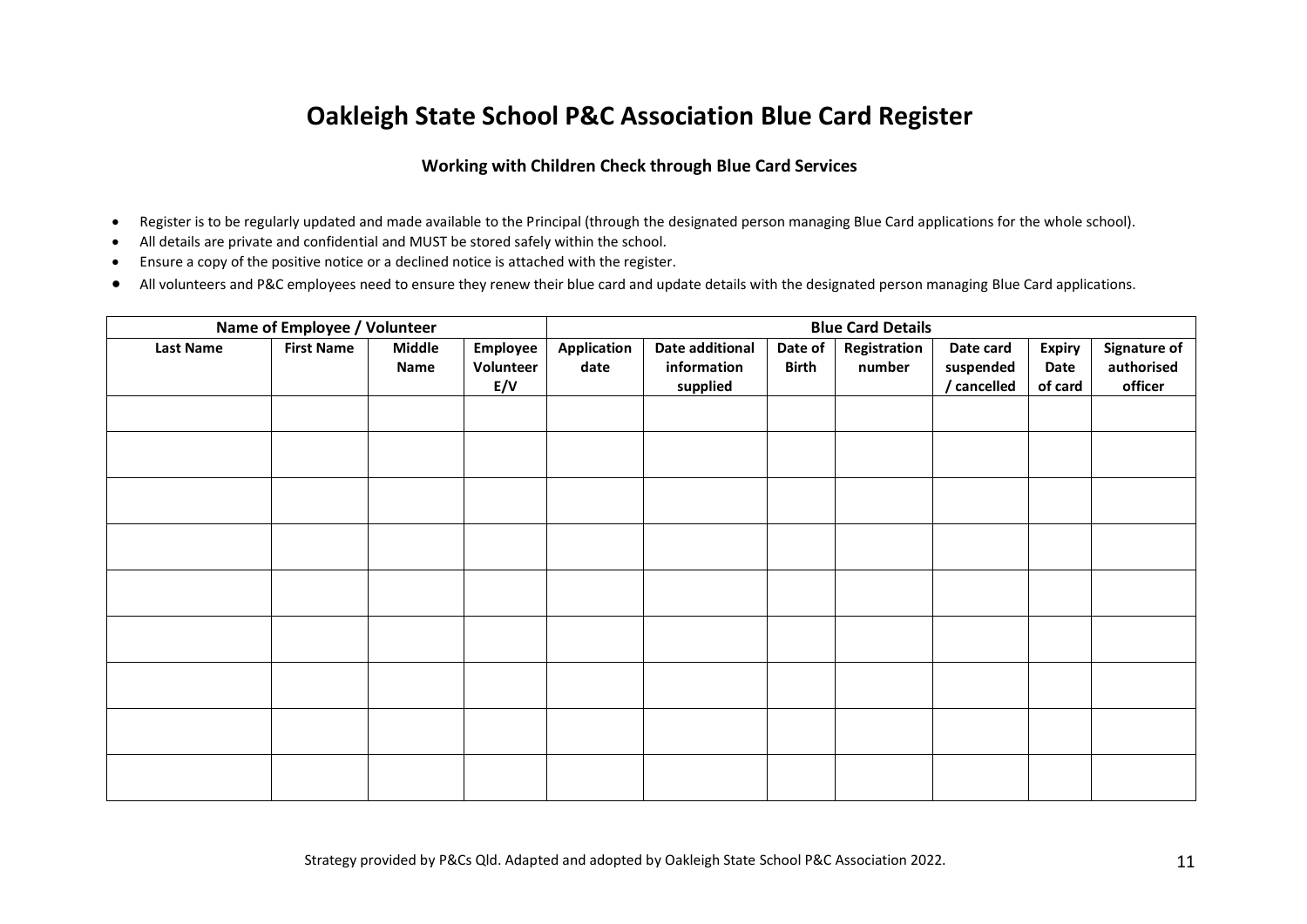### **Oakleigh State School P&C Association Volunteer Register**

|                                              |      |                        |                        |                         |                        | The rise Association noias insurance for an volunteers participating in school activities. An voluncers wrosh complete the register for each activity. |                            |                                                                      |                                                                                 |                                                                           |                                                                               |
|----------------------------------------------|------|------------------------|------------------------|-------------------------|------------------------|--------------------------------------------------------------------------------------------------------------------------------------------------------|----------------------------|----------------------------------------------------------------------|---------------------------------------------------------------------------------|---------------------------------------------------------------------------|-------------------------------------------------------------------------------|
| $Term$ <sub>--</sub>                         |      | Area of School: _      |                        |                         |                        | (classroom, facility, activity, event)                                                                                                                 |                            |                                                                      |                                                                                 |                                                                           |                                                                               |
| Coordinator / Teachers name: (if applicable) |      |                        |                        |                         |                        |                                                                                                                                                        |                            |                                                                      |                                                                                 |                                                                           |                                                                               |
| Date                                         | Name | <b>Time</b><br>started | Volunteer<br>signature | <b>Time</b><br>finished | Volunteer<br>signature | Volunteering Location / duties                                                                                                                         | <b>Blue Card</b><br>Y/N/NA | Supervisor's<br>name who<br>cited<br>evidence of<br><b>Blue Card</b> | I have read<br>the<br>Student<br>Protection<br><b>Fact Sheet</b><br>Sign below. | If applicable,<br><b>Evidence of</b><br>vaccination and<br>date (specify) | Supervisor's<br>name who<br>cited evidence<br>of Vaccination<br><b>Status</b> |
|                                              |      |                        |                        |                         |                        |                                                                                                                                                        |                            |                                                                      |                                                                                 |                                                                           |                                                                               |
|                                              |      |                        |                        |                         |                        |                                                                                                                                                        |                            |                                                                      |                                                                                 |                                                                           |                                                                               |
|                                              |      |                        |                        |                         |                        |                                                                                                                                                        |                            |                                                                      |                                                                                 |                                                                           |                                                                               |
|                                              |      |                        |                        |                         |                        |                                                                                                                                                        |                            |                                                                      |                                                                                 |                                                                           |                                                                               |
|                                              |      |                        |                        |                         |                        |                                                                                                                                                        |                            |                                                                      |                                                                                 |                                                                           |                                                                               |
|                                              |      |                        |                        |                         |                        |                                                                                                                                                        |                            |                                                                      |                                                                                 |                                                                           |                                                                               |
|                                              |      |                        |                        |                         |                        |                                                                                                                                                        |                            |                                                                      |                                                                                 |                                                                           |                                                                               |
|                                              |      |                        |                        |                         |                        |                                                                                                                                                        |                            |                                                                      |                                                                                 |                                                                           |                                                                               |
|                                              |      |                        |                        |                         |                        |                                                                                                                                                        |                            |                                                                      |                                                                                 |                                                                           |                                                                               |
|                                              |      |                        |                        |                         |                        |                                                                                                                                                        |                            |                                                                      |                                                                                 |                                                                           |                                                                               |
|                                              |      |                        |                        |                         |                        |                                                                                                                                                        |                            |                                                                      |                                                                                 |                                                                           |                                                                               |
|                                              |      |                        |                        |                         |                        |                                                                                                                                                        |                            |                                                                      |                                                                                 |                                                                           |                                                                               |
|                                              |      |                        |                        |                         |                        |                                                                                                                                                        |                            |                                                                      |                                                                                 |                                                                           |                                                                               |
|                                              |      |                        |                        |                         |                        |                                                                                                                                                        |                            |                                                                      |                                                                                 |                                                                           |                                                                               |
|                                              |      |                        |                        |                         |                        |                                                                                                                                                        |                            |                                                                      |                                                                                 |                                                                           |                                                                               |
|                                              |      |                        |                        |                         |                        |                                                                                                                                                        |                            |                                                                      |                                                                                 |                                                                           |                                                                               |

The P&C Association holds insurance for all volunteers participating in school activities. All volunteers MUST complete the register for each activity.

If you are NOT a parent of a child at the school and are not exempt then you MUST have a Blue Card before you can volunteer in any area of the school or its activities. Please check with the person for whom you are volunteering.